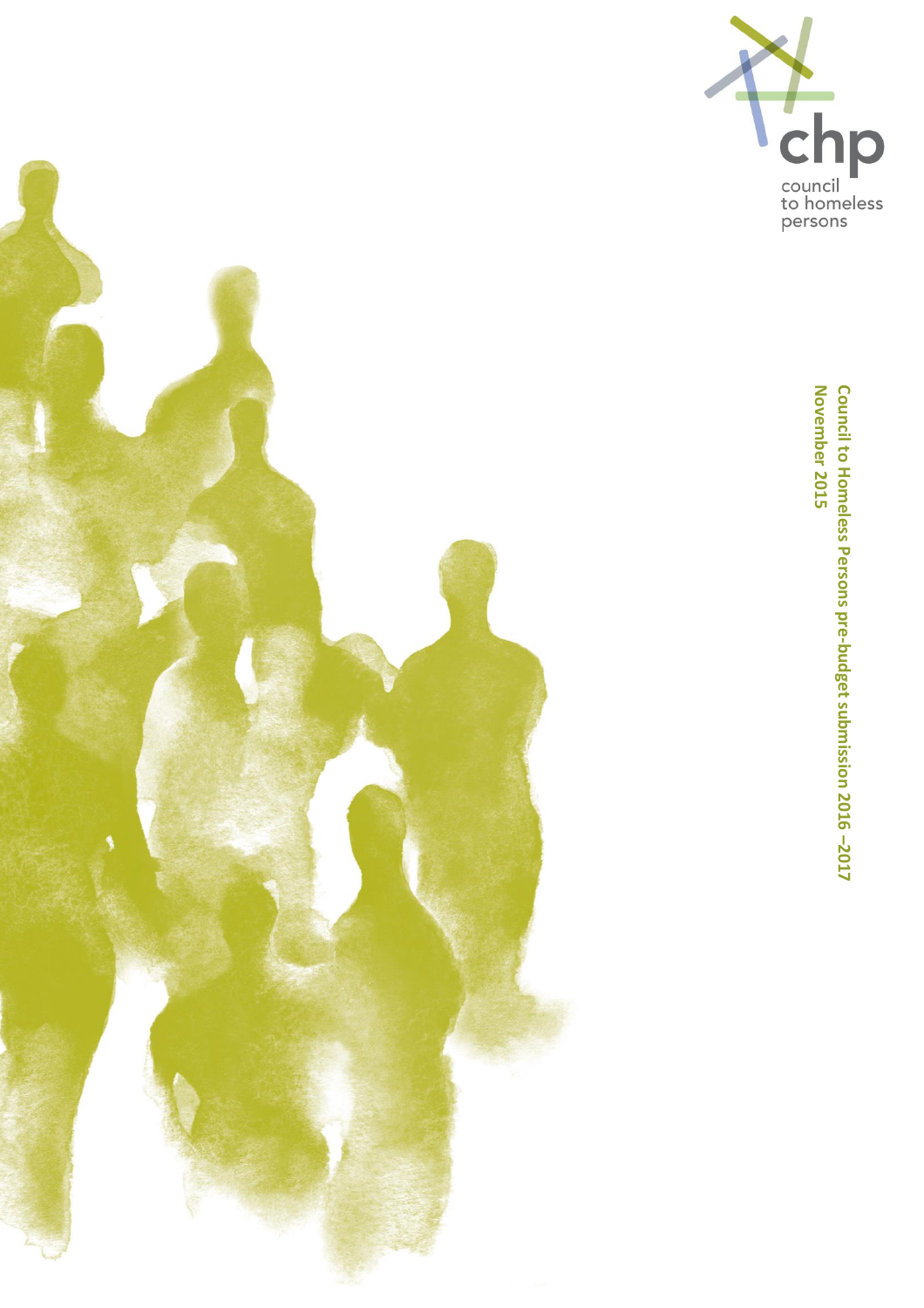### **Contents**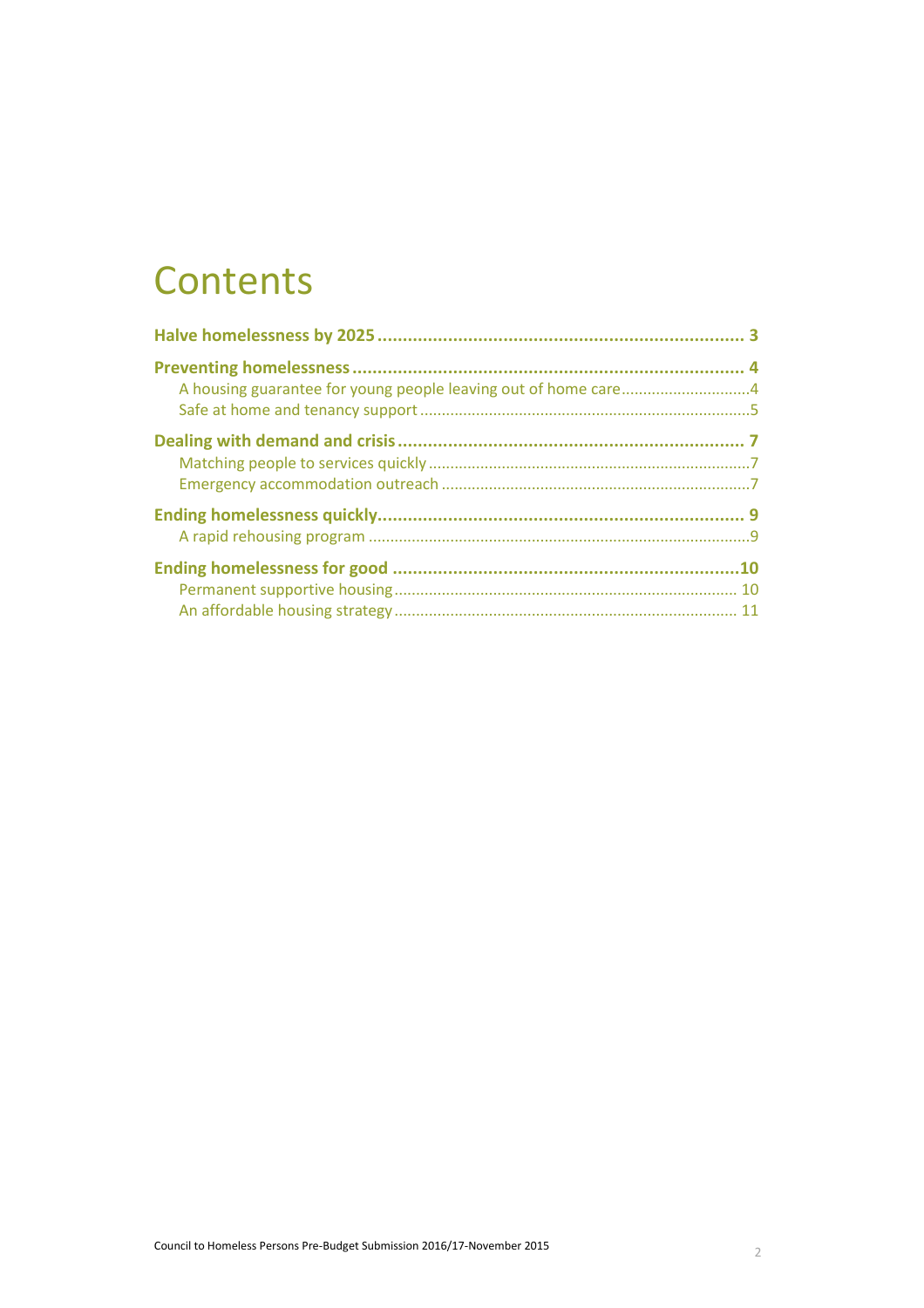

## Halve homelessness by 2025

Over the last three years Homelessness services have seen a staggering 30 per cent increase in demand and in 2013-14 almost 100,000 Victorians sought their help.

Over the same period funding to housing and homeless service *decreased* by nine per cent. The trend is going in the wrong direction and Victoria needs definitive action to turn it around.

Recently Mission Australia has called for a new national plan to halve homelessness in ten years. This goal is realistic and achievable and we know what it will take to get there. This budget submission calls on the Victorian State Government to commit to the same target, to halve homelessness in Victoria by 2025, and it lays out the investments required to help meet those targets.

These targets must be underpinned by a framework for the homelessness service system in Victoria for preventing and ending homelessness. With family violence being the leading cause of homelessness in Victoria, effective action to reduce family violence and services that prevent homelessness as a result of family violence will be essential to meeting these targets.

This budget submission outlined the additional service elements needed to:

- Prevent homelessness in the first place
- Provide crisis responses that help end the crisis
- End homelessness quickly and
- End homelessness for good.

These service elements are interlinked, and together form a service *system* designed to end homelessness. Investment across all of these areas, using new and existing resources, is required to make the system that will help Victoria to halve homelessness by 2025.

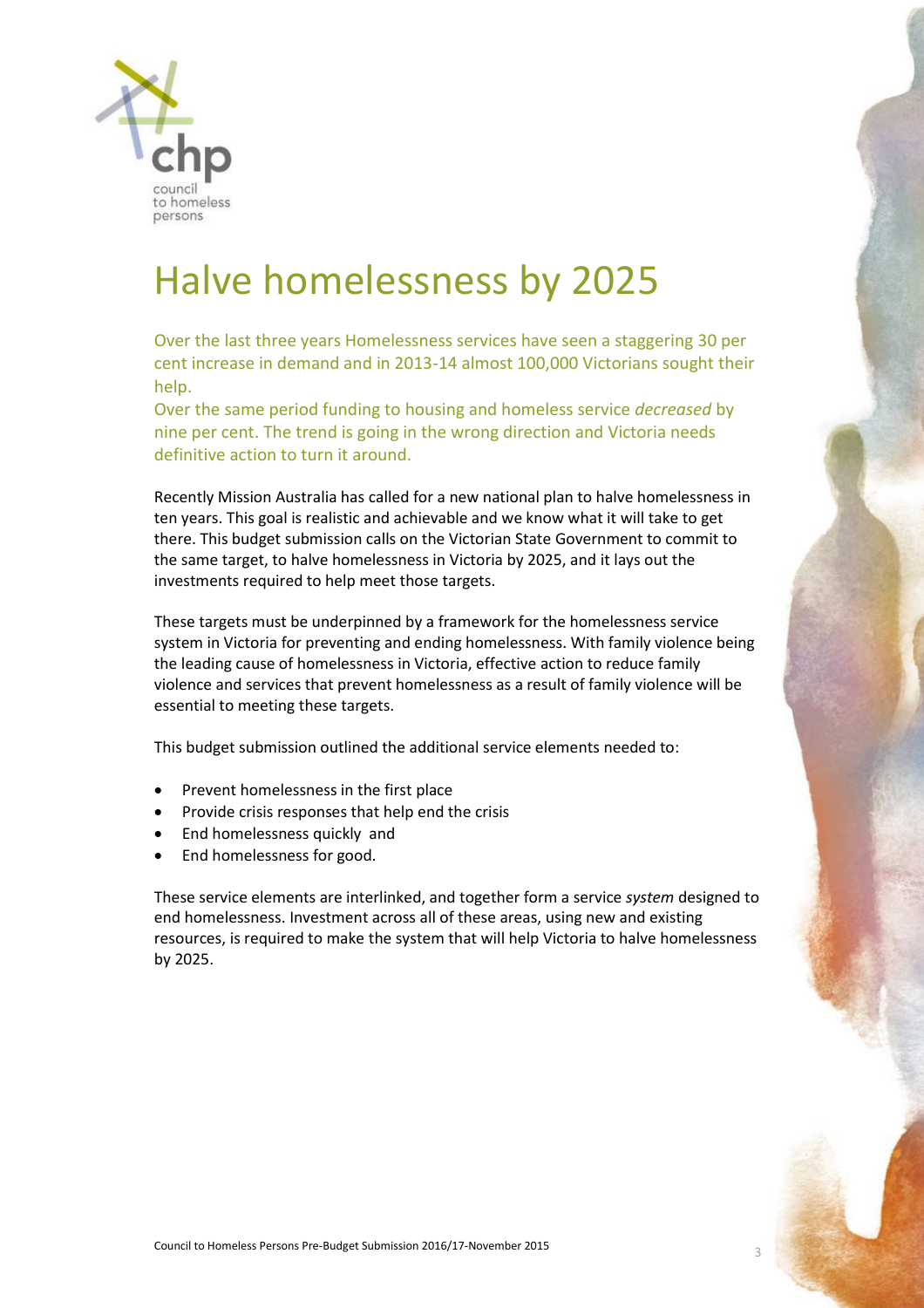## Preventing homelessness

### **A housing guarantee for young people leaving out of home care**

Between one half and one third of all young people exiting state care will experience homelessness in the first two years after leaving care. In later life, people who have been in out of home care are over represented among those who experience homelessness long term. Improving the safety net for young people leaving care, can prevent homelessness both immediately and in the longer term.

Young people who have had multiple and disrupted care placements, and those who leave care early (from 15 years onwards) are more likely to experience homelessness than those with stable and/or longer care placements. Aboriginal young people are more likely to experience negative aspects of leaving care, including homelessness.

CHP proposes that the Victorian Government invest in a 'housing guarantee' to offer all young people leaving care a package of housing and support services. This support should be available up to the age of 25. However, as an initial investment CHP believes the 'housing guarantee' should be funded up to the age of 21 years.

CHP's plan would deliver a maximum annual payment of close to \$5,000 per young person to secure their housing. This will provide a rent top up, combined with support services to help these vulnerable young people navigate the housing market and set up plans for the future. At full enrolment the program will cost approximately \$16.5 million a year. Like the help offered to many young people by their families, this support and financial assistance will reflect their individual needs and taper down as they transition to independence.

As part of their leaving care plan, those funds could be used to guarantee the young person's rent for a period. This will encourage landlords to be more likely to rent to young people, provide a supplement to meet the rent while they're finishing training or study and unable to work, be a payment to call on at times of financial stress; or a combination of all three.

|                           | 2016-17     | 2017-18     | 2018-19      | 2019-20      |
|---------------------------|-------------|-------------|--------------|--------------|
| Number of<br>young people | 398         | 797         | 1195         | 1434         |
| Housing<br>supplement     | \$2,037,331 | \$4,074,663 | \$5,923,319  | \$6,942,746  |
| Support costs             | \$2,521,991 | \$5,043,982 | \$7,224,186  | \$8,369,697  |
| <b>TOTAL</b>              | \$4,559,322 | \$9,392,204 | \$13,541,930 | \$15,771,817 |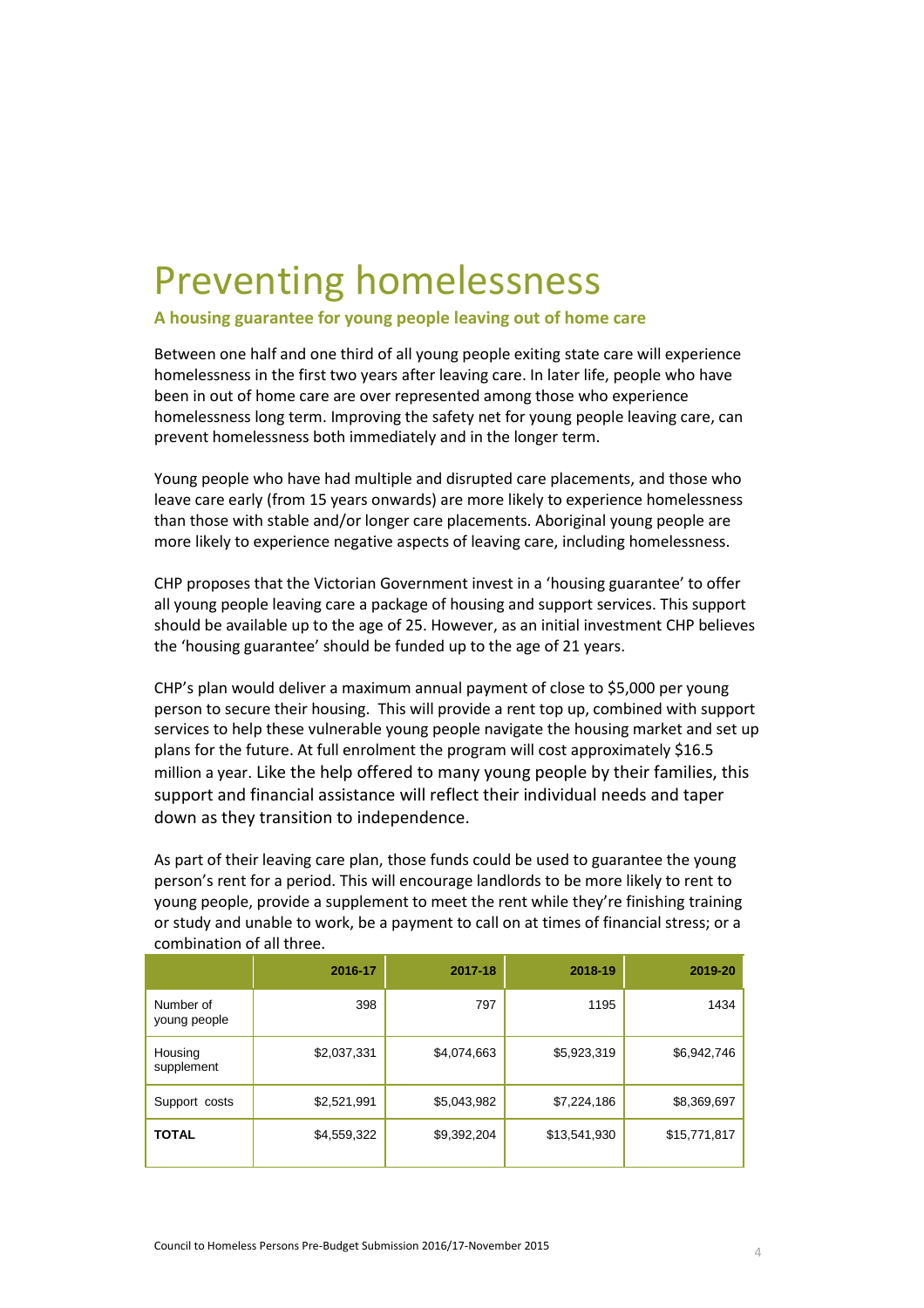#### **Safe at home**

Family violence is the single biggest cause of homelessness in Victoria for women and children, however family violence should not inevitably lead to homelessness. Safe at Home programs, both in Australia and internationally have shown promise in preventing homelessness by ensuring that people affected by family violence can remain safely in the home by removing the person who uses violence.

These programs provide safety assessments, home modifications and other safety measures, combined with case management. In some cases a short term rent or mortgage subsidy may also be required. In 2013-14, 1521 people who were at risk of homelessness sought help from homelessness services in Victoria due to family violence. CHP recommends an investment in safe at home indicatives to prevent homelessness for these households.

Safe at home programs should also be complemented by measures that ensure that the offender has access to secure housing.

|                                                | 2016-17     | 2017-18     | 2018-19     | 2019-20     |
|------------------------------------------------|-------------|-------------|-------------|-------------|
| Number of households                           | 1521        | 1521        | 1521        | 1521        |
| Cost of safety assessment and<br>modifications | \$7,605,000 | \$7,833,150 | \$7,833,150 | \$7,833,150 |

#### **Tenancy sustainment**

Housing crisis and financial difficulties are cited as the main reason for seeking help by 29 per cent of people accessing homelessness services, and are a contributing factor in 45 per cent of cases. If programs are available to help intervene earlier, homelessness can be prevented for these households.

Tenancy advice and mediation through services like the Tenants Union of Victoria and tenancy support and sustainment programs such as the Social Housing Advocacy and Support Program (SHASP) effectively prevent homelessness.

Activities to save existing tenancies include: paying the full amount of rent arrears that have put the tenancy at risk, devising 'early warning systems' with landlords to identify tenancies at risk, assistance in negotiating and mediating tenancy issues with the landlord, and legal assistance with representation when tenancy disputes proceed to court.

These kinds of interventions should be expanded across the housing system so that tenants in public community and private rental housing can be supported to keep their homes.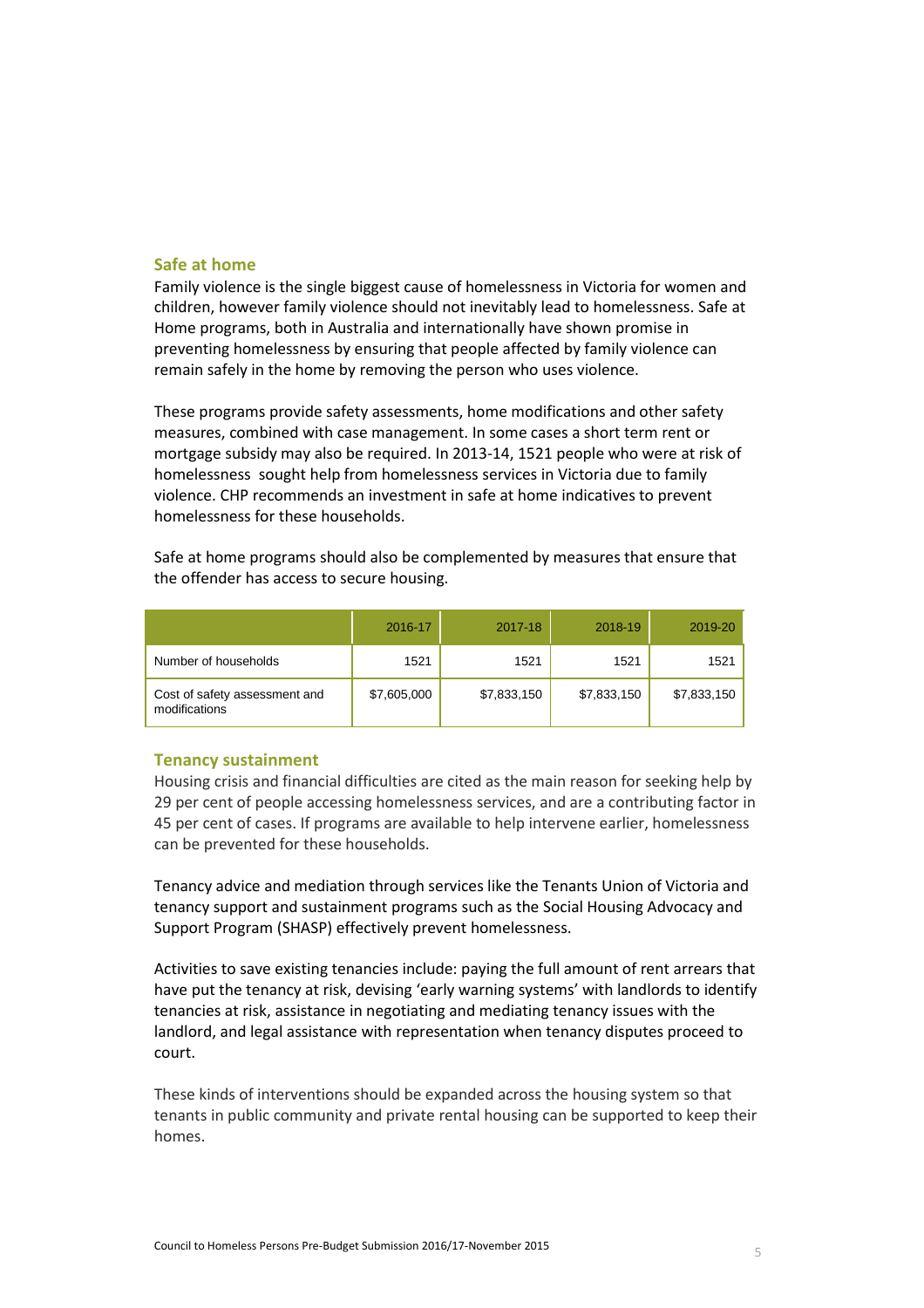|                                              | 2016-17     | 2017-18     | 2018-19     | 2019-20     |
|----------------------------------------------|-------------|-------------|-------------|-------------|
| Expansion of tenancy<br>sustainment programs | \$3,000,000 | \$3,075,000 | \$3,151,875 | \$3,230,671 |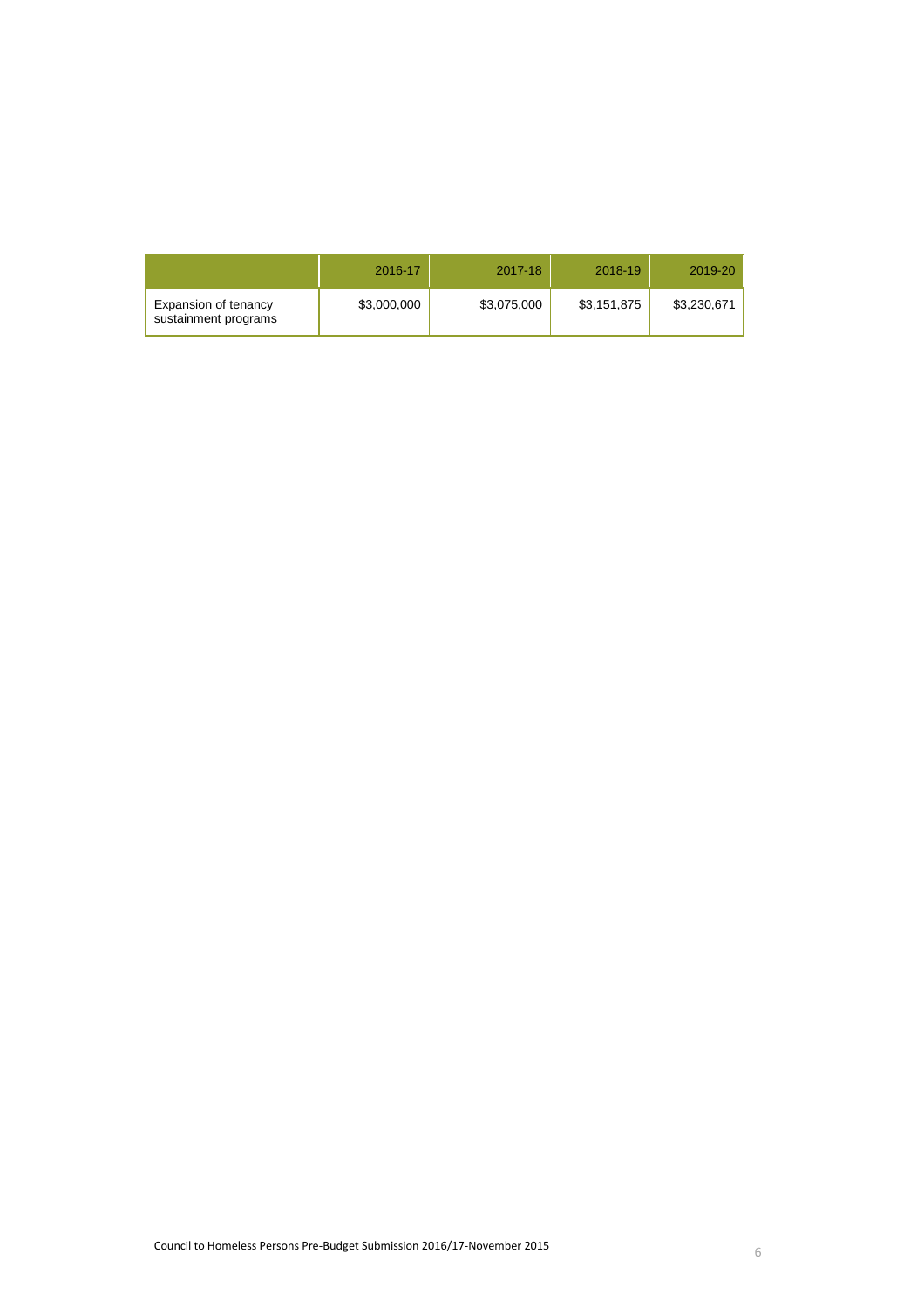## Dealing with demand and crisis

### **Matching people to services quickly**

The Opening Doors Framework has established a system of streamlined access to homelessness services in Victoria. These services respond to immediate needs for accommodation, as well as prioritise people for access to support services. This system has seen demand concentrated at Access Point Services without sufficient resources to respond. Waiting lists for services are long, with over 2000 people waiting for services in some metropolitan areas, and over 150 in some regional areas. This means that Initial Assessment and Planning services spend a lot of time dealing with housing crisis and maintaining waiting lists.

There is a clear need for more support services and to expand the suite of options available to help people when they first come into contact with the homelessness system. As a first step CHP recommends that additional resources be provided to the major access points to manage demand and ensure that vacancies are matched to people in need as soon as they arise.

|                  | 2016-17     | 2017-18     | 2018-19     | 2019-20     |
|------------------|-------------|-------------|-------------|-------------|
| Additional IAP's | \$1,700,000 | \$1,768,000 | \$1,838,720 | \$1,912,268 |

#### **Emergency accommodation outreach**

All homelessness services report a shortage of accommodation options for people in crisis, either through the funded crisis accommodation system, or in purchasing emergency accommodation in motels, caravan parks or rooming houses.

Rooming houses are the most commonly used emergency accommodation option for individuals experiencing homelessness in metropolitan Melbourne. However after emergency accommodation is provided, ongoing assistance relies on people representing or staying in contact to meet longer term housing needs. The rooming house environment places people in a situation likely to exacerbate their crisis, and hinder longer term efforts to secure housing.

CHP proposes that eight rooming house outreach workers be allocated to liaise with the main services that administer funds for emergency accommodation in Melbourne. These workers would provide active outreach follow up to people referred to rooming houses for accommodation. The services would not only provide a point of contact to the community service system, but also play a monitoring role on the quality and safety of rooming houses used as crisis accommodation.

In regional areas the accommodation landscape is somewhat different and it is proposed that one emergency accommodation outreach worker be allocated in the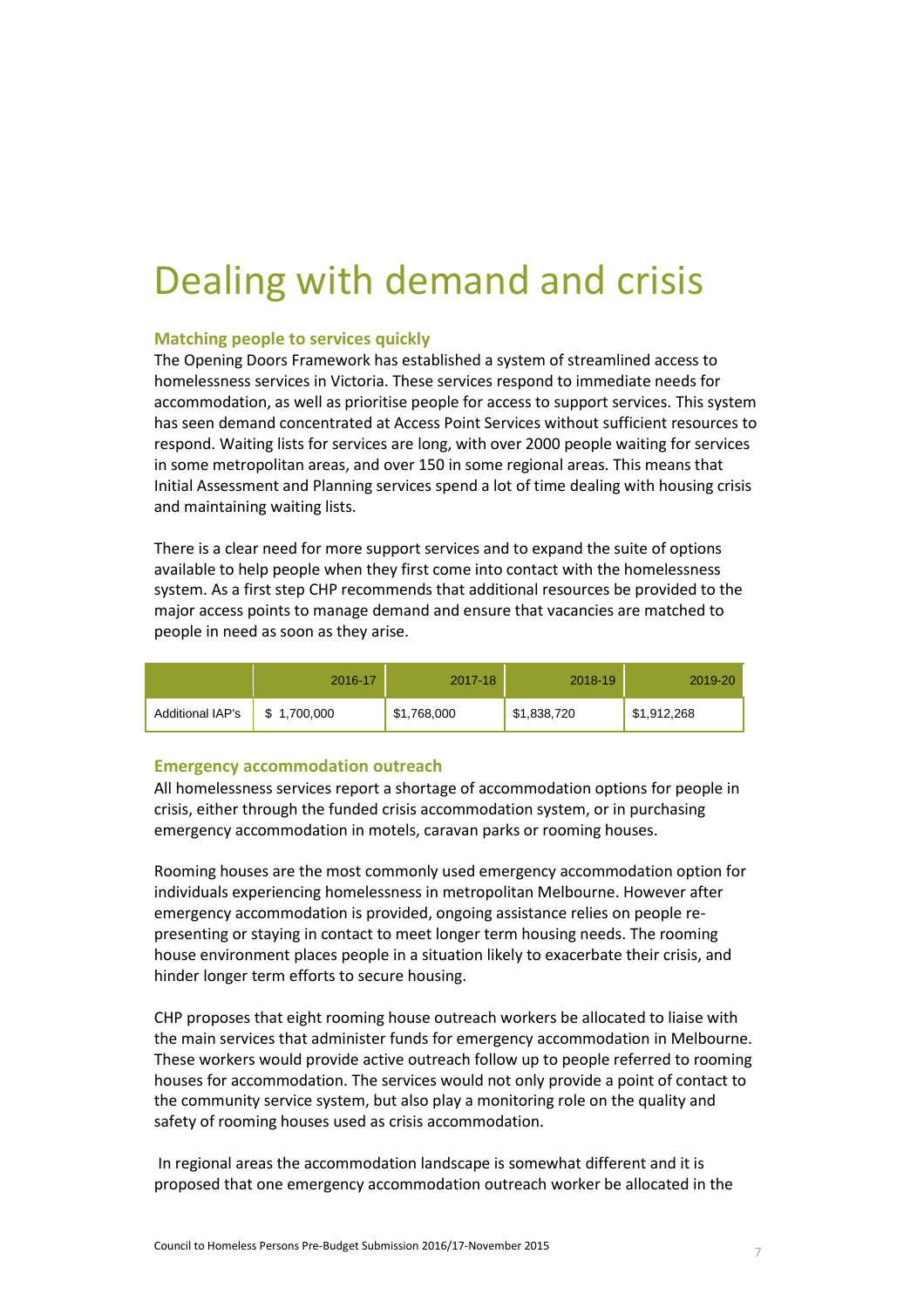major population centres of Geelong, Ballarat, Bendigo, Morwell, Wodonga to support the region.

|                                                              | 2016-17     | 2017-18     | 2018-19     | 2019-20     |
|--------------------------------------------------------------|-------------|-------------|-------------|-------------|
| Cost for statewide emergency<br>accommodation outreach teams | \$1,666,600 | \$1,716,598 | \$1,768,096 | \$1,821,139 |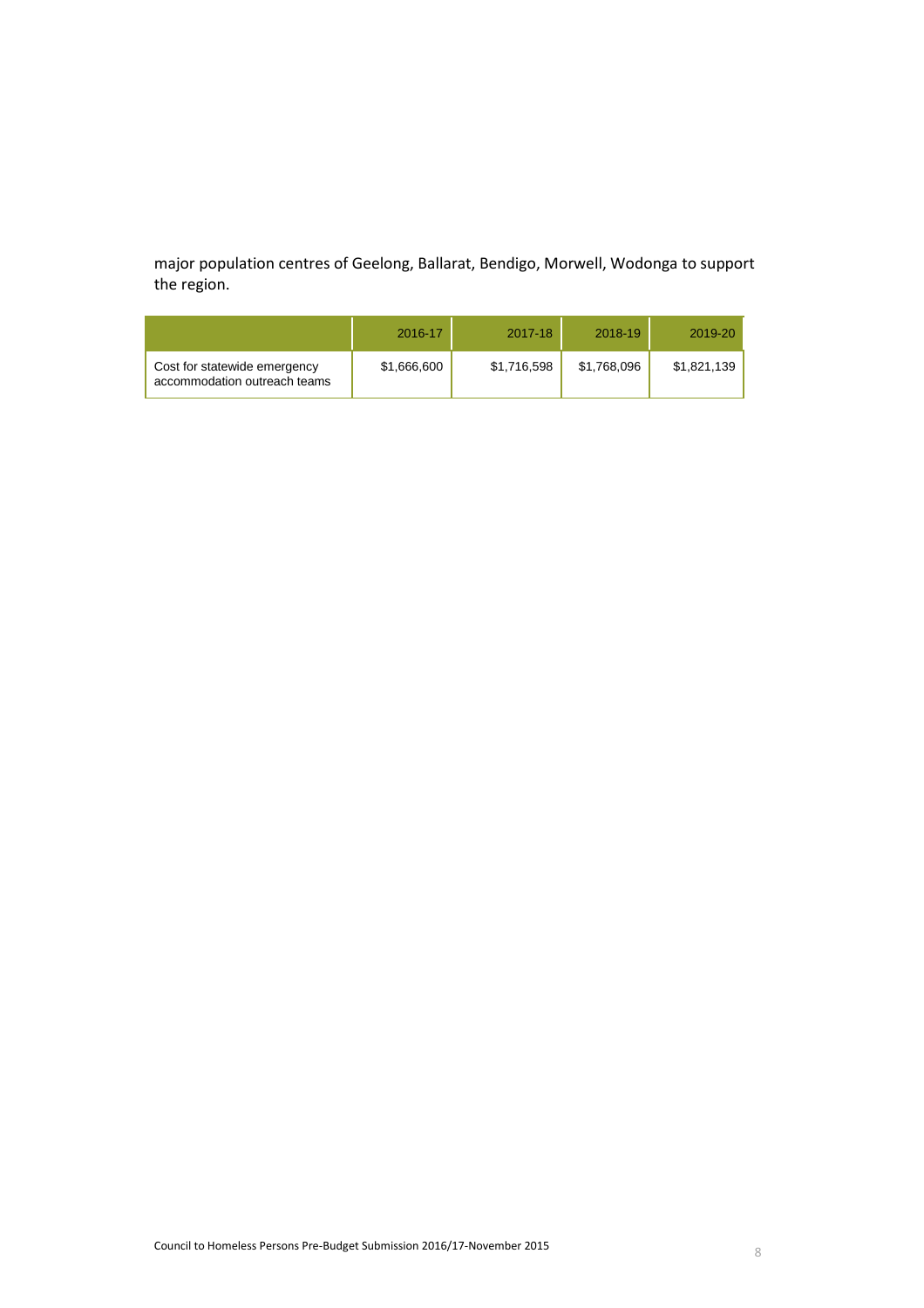## Ending homelessness quickly

### **A rapid rehousing program**

The longer individuals or households are without a home, the harder it is to end their homelessness. As existing health and financial conditions worsen the connections and supports that help people sustain housing fall away. For this reason, rapid rehousing programs that get people back into housing quickly and build the supports that people need to remain housed, should be a priority in this budget.

These programs are particularly important for women and children escaping family violence. Where women do not wish to stay in the home, these services can help move women quickly into a new home, and re-establish the connections and supports needed. Without rapid rehousing, families can move two or three times before they find a long term home, meaning children face prolonged absences from school or up to three new schools.

CHP proposes that the Victorian Government establish a Rapid Rehousing Program to assist 1,000 individuals and families a year to find and pay for accommodation in the private rental market. This would include: assistance to search for suitable properties, incentives for landlords to participate and medium term rental subsidies (of up to six months) to ensure the rent remains affordable.

These kinds of programs can provide an alternative to long stays in crisis accommodation, freeing up crisis beds. They can also be used to provide an alternative housing option for women and children fleeing family violence.

| Program costs                                                               | 2015-16     | 2016-17     | 2017-18      | 2018-19      |
|-----------------------------------------------------------------------------|-------------|-------------|--------------|--------------|
| Annual number of households<br>assisted                                     | 1,000       | 1,000       | 1,000        | 1,000        |
| Annual rental subsidy                                                       | \$2,274,406 | \$2,365,382 | \$2,459,997  | \$2,558,397  |
| Annual support costs                                                        | \$7,250,000 | \$7,431,250 | \$7,617,031  | \$7,807,457  |
| <b>TOTAL</b>                                                                | \$9,524,406 | \$9,796,632 | \$10,077,029 | \$10,365,854 |
| Estimated savings possible from<br>realigning existing support<br>resources | \$1,800,000 | \$1,845,000 | \$1,891,125  | \$1,938,403  |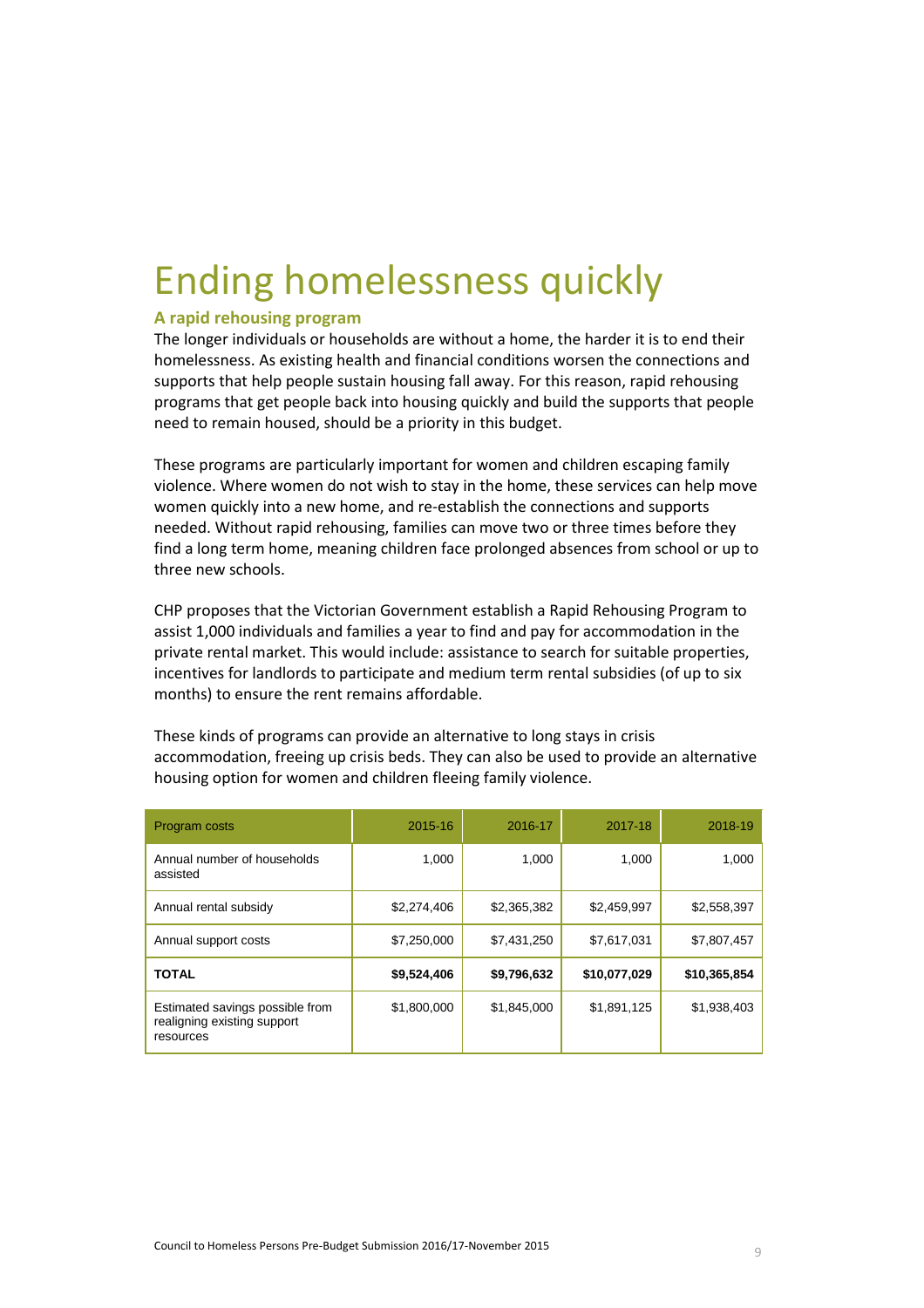# Ending homelessness for good

**Permanent supportive housing** 

Over 1,000 people in Victoria were counted sleeping rough in the 2011 Census. With the right kinds of assistance, we can reduce this number, and eventually eliminate rough sleeping altogether.

Targeted services that provide long term, affordable housing combined with flexible, proactive and ongoing support services, have been proven to end homelessness for people who have been sleeping rough, and prevent them from becoming homeless again. This approach is known as Permanent Supportive Housing. Some examples include:

- New York: 80 per cent of people who participated in a Permanent Supportive Housing program spent an average of two years stably housed, compared to 30 per cent receiving a standard response.
- Canada: After 12 months, participants had spent an average of 73 per cent of their time in stable housing compared to 30 per cent in the control group.
- Melbourne: After 12 months, 77 per cent of people in the Street to Home program were in independent secure accommodation.

All of these studies show that Permanent Supportive Housing creates savings for Governments as it reduces the demand from people sleeping rough on hospitals, emergency services and the justice system.

CHP recommends that an ongoing Permanent Supportive Housing Program be funded to halve rough sleeping by 2025. This can be achieved by building new properties as well as using some existing Transitional Housing Properties for long term housing.

| Program costs for 216 consumers over 4<br>years        | 2015-16     | 2016-17     | 2017-18     | 2018-19     |
|--------------------------------------------------------|-------------|-------------|-------------|-------------|
| Number of new consumers each year                      | 54          | 54          | 54          | 54          |
| Total consumers in program this year                   | 54          | 108         | 162         | 216         |
| Capital establishment (one-off) x 25<br>properties p/a | \$7,205,186 | \$7,385,316 | \$7,569,949 | \$7,759,198 |
| Transitional conversions x 25 properties<br>p/a        | \$178,796   | \$183,266   | \$187,848   | \$192,544   |
| Annual costs minus rental income                       | \$3,010     | $$-611$     | \$25,252    | \$69,433    |